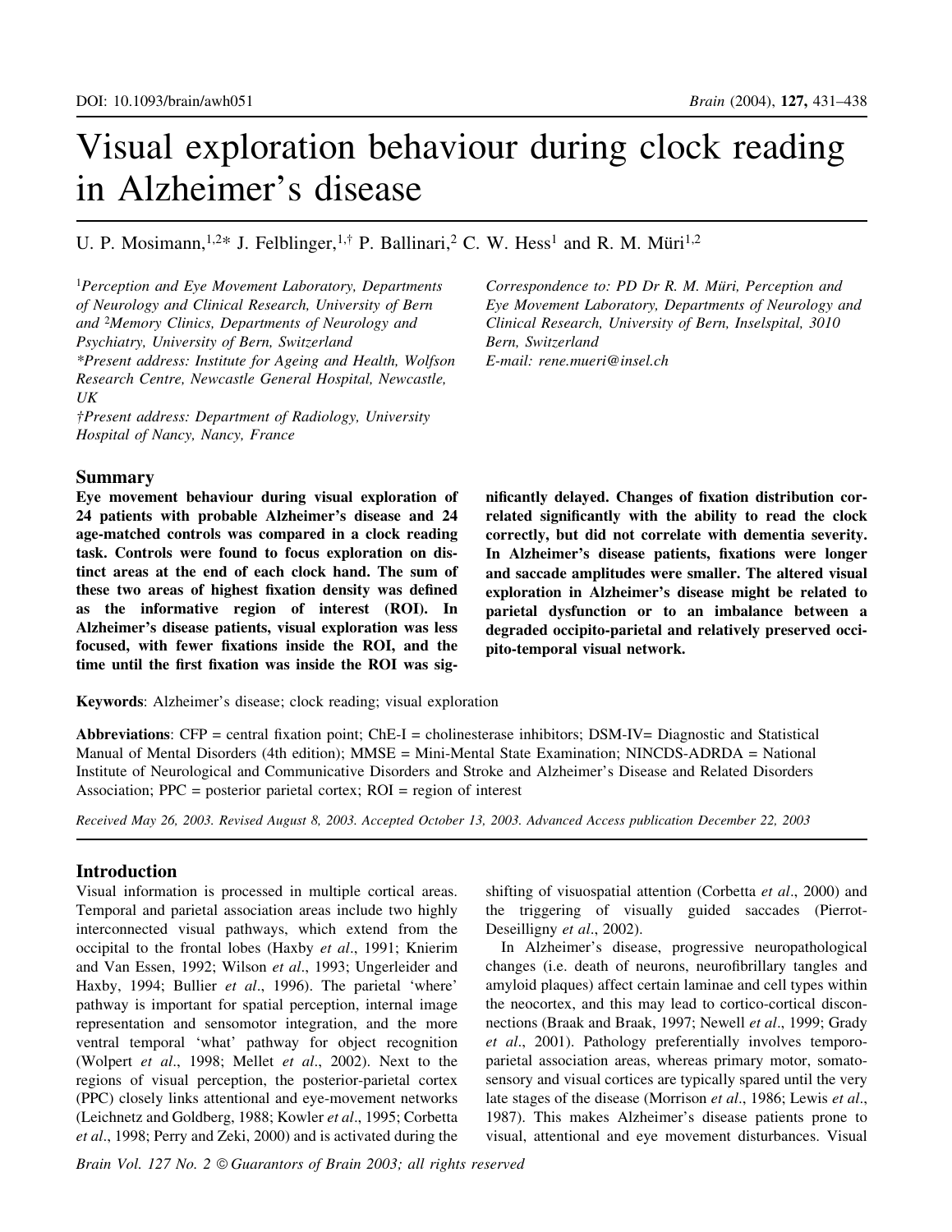

Fig. 1 The clock reading task included: (i) a training task to ensure that the subjects understood the instruction and were able to use the mouse button; (ii) the exploration task where eye movements were recorded; and (iii) a feedback task to assess the number of correctly read clocks. Each time was presented until the subject pressed the mouse button or until 8 s had elapsed. Between the times a grey screen with a CFP was presented for 1 s.

disturbances include impairments in spatial and/or object vision (Mendez et al., 1990; Cronin-Golomb et al., 1991; Hof and Bouras, 1991; Fujimori et al., 1997, 2000; Tetewsky and Duffy, 1999; Rizzo et al., 2000a). Common visuospatial attentional deficits (Perry and Hodges, 1999; Rizzo et al., 2000b) manifest with impaired disengagement of attention (Parasuraman et al., 1992), impaired target selection (Parasuraman et al., 1995) or impaired shifting between global and focal attention (Filoteo et al., 1992; Slavin et al., 2002). Most studies that have assessed visually guided saccades in Alzheimer's disease patients have reported prolonged saccade latencies and inaccurate saccades (Pirozzolo and Hansch, 1981; Fletcher et al., 1986; Hotson and Steinke, 1988; Bylsma et al., 1995; Moser et al., 1995; Schewe et al., 1999; Abel et al., 2002).

Visual exploration, i.e. the sequence of fixations and saccades, is crucial for perception and is a very effective and selective way to sample information (Noton and Stark, 1971; Rayner and Pollatsek, 1992; Land and Furneaux, 1997; Henderson and Hollingworth, 1999; Gilchrist and Harvey, 2000; Hodgson et al., 2000). Visual information is processed during fixation, and to change fixation, saccades direct the fovea towards a particular element of interest. Fixation behaviour is the end result of a complex interaction of features of the explored picture ('bottom up' processing) and the instruction or question to be solved by the explorer (`top down' processing) (Yarbus, 1967; Rayner and Pollatsek, 1992; Henderson and Hollingworth, 1999). The analysis of fixation distribution during exploration provides an indirect, non-verbal neurophysiological measure of this complex interaction. In Alzheimer's disease, visual exploration has been employed to measure spatial attention (Scinto

et al., 1994), and to characterize exploration during visual search and during reading of text or emotional facial expressions (Daffner et al., 1992, 1999; Moser et al., 1995; Lueck et al., 2000; Ogrocki et al., 2000; Rösler et al., 2000). Most of these studies reported longer fixation duration and less systematic exploration during visual search.

The present study compares the visual exploration of Alzheimer's disease patients with that of controls during clock reading, a daily relevant, over-learned task, which is often impaired during the progressive course of the disease. We assumed that healthy controls explore clocks nonrandomly, and hence wanted to find out which areas of the clock face are normally targeted as most informative to read the time. Measuring saccade and fixation parameters enabled a quantitative comparison of Alzheimer's disease patients and controls. To exclude impaired saccade motoricity as a possible cause of exploration changes in Alzheimer's disease patients, saccade triggering and accuracy were tested separately in a gap and overlap task.

## Methods

#### Subjects

A randomized sample of 24 consecutive outpatients with the diagnosis of probable Alzheimer's disease was recruited in the Memory Clinics at the University Hospital in Bern. Diagnosis was based on the criteria for dementia outlined in the Diagnostic and Statistical Manual of Mental Disorders, 4th edition (DSM-IV) (American Psychiatric Association, 1994) and by the criteria for probable Alzheimer's disease developed by the National Institute of Neurological and Communicative Disorders and Stroke and Alzheimer's Disease and Related Disorders Association (NINCDS-ADRDA) (McKhann et al., 1984). In accordance with these criteria patients were excluded if: (i) they suffered any medical conditions that could account for, or interfere with, their cognitive decline; (ii) had evidence of vascular lesions in computed tomography or MRI; (iii) had a Hachinski Ischaemic Score (Hachinski *et al.*, 1975) > 4; or (iv) had evidence for an Axis I diagnosis (e.g. major depression or drug abuse) as defined by DSM-IV. To be eligible for the study, patients had to have at least one caregiver providing regular care and support. Patients taking cholinesterase inhibitors (ChE-I) were only included if they were not in the dose escalation phase and if the dose has remained unchanged for at least 6 weeks prior to inclusion. None of the subjects was taking hypnotics, sedative drugs or major tranquillizers. The control group consisted of elderly volunteers recruited from relatives and friends of the patients. By history, they had no known neurological and psychiatric disease, and no evidence of cognitive decline or impairment in activities of daily living. Controls had to score at least 28 out of 30 points in the Mini-Mental State Examination (MMSE) (Folstein et al., 1975), 4 points in the clock drawing (Shulman, 2000) and at least seven correct answers in the clock reading task (for description of these tasks, see below). The ethics committee of the University of Bern approved the study. All patients and their caregivers, and all control subjects gave written informed consent prior to inclusion into the study.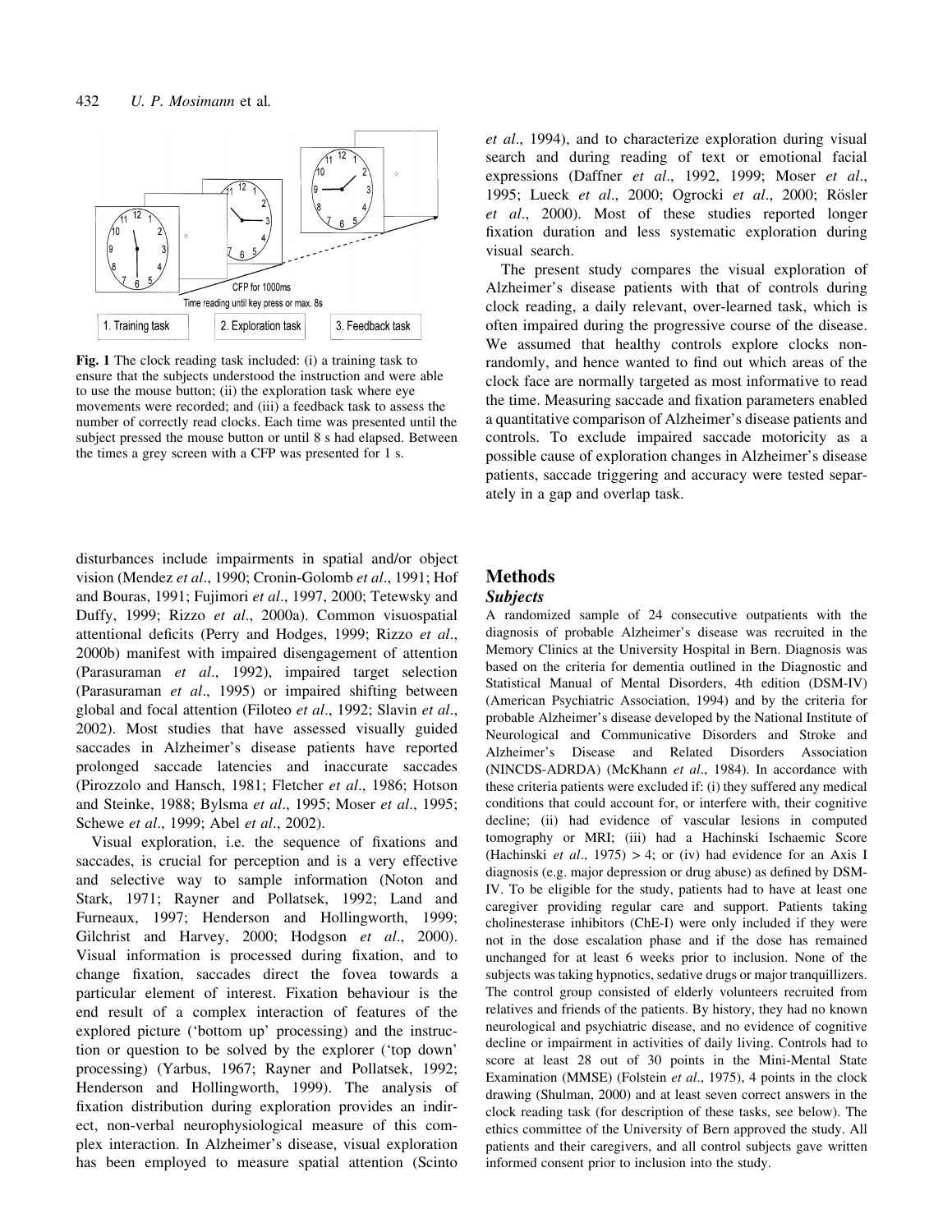#### Table 1 Description of study groups

| Alzheimer's disease<br>patients | Controls     | P           |  |  |  |  |  |
|---------------------------------|--------------|-------------|--|--|--|--|--|
|                                 |              |             |  |  |  |  |  |
| 24                              | 24           | ns          |  |  |  |  |  |
| 11:13                           | 15:9         | ns          |  |  |  |  |  |
| 74.3 (6.3)                      | 72.9(6.9)    | ns          |  |  |  |  |  |
| 13.1(3.2)                       | 13.5(2.7)    | ns          |  |  |  |  |  |
|                                 |              |             |  |  |  |  |  |
| 20.1(5.4)                       | 29.1(0.8)    | ${}< 0.001$ |  |  |  |  |  |
| 2(1.9)                          | 4.6(0.5)     | < 0.001     |  |  |  |  |  |
| $56(0-100)$                     | $97(88-100)$ | ${}< 0.001$ |  |  |  |  |  |
|                                 |              |             |  |  |  |  |  |

\*Mean (SD);  $ns = non-significant$ .

#### Testing procedure

#### Neuro-ophthalmological assessment

Clinical neuro-ophthalmological screening included a detailed history of current or past visual disturbances, the assessment of visual acuity, saccadic and pursuit eye movements, and visual field examination by digital confronting test.

#### Additional neuropsychological testing

All subjects were assessed with the MMSE (Folstein et al., 1975) and the clock drawing test. Scoring was according to Shulman (2000), i.e. 5 points for a perfect clock and 0 for the inability to make any representation of a clock.

#### Clock reading experiment

The clock reading experiment consisted of three consecutive parts (Fig. 1). In the training task, eight times (i.e. 1:40, 2:30, 3:45, 5:15, 7:15, 8:50, 10:10, 11:40) were presented, and the instruction was to read and state the time, then to press the mouse button to see the next clock. All subjects did this training task before the main exploration experiment to ensure that they understood the instruction and were able to use the mouse button correctly.

Eye movements were recorded during the exploration task, while subjects were required to read eight different times (11:30, 1:45, 7:20, 10:15, 4:40, 8:55, 2:05, 3:40). Talking was not allowed, in order to avoid concomitant head movements. Therefore, the instruction was to read the time without saying it, and then to press the mouse button to see the next clock.

The feedback task helped to assess how many times shown during the exploration task were read correctly. The instruction was to read the time aloud and then to press the mouse button, to see the next clock. The times were the same as those for the exploration task (11:30, 1:45, 7:20, 10:15, 4:40, 8:55, 2:05, 3:40) and were used to define the percentage of correctly read times. In all three tasks, each time was presented until the subject pressed the mouse button or until 8 s elapsed. The clock face was the same during the whole experiment and was presented in a visual angle of 18° (Fig. 1). Each time was followed by a 1 s grey screen presentation with a central fixation point (CFP).

#### Analysis of visual exploration during clock reading

During the exploration task, fixation duration, saccade length and the exploration time were assessed. Exploration time was the time interval between the start of a clock presentation and the mouse button response, or the elapsing of 8 s. For each time, we used fixation density plots to present areas with high fixation density, since such areas have been considered to be informative (Loftus and Mackworth, 1978). Density plots of the control group were used to define the region of interest (ROI)  $a$  posteriori. For each time, the ROI included the two areas of highest fixation density at the end of the clock hands, containing at least  $50\%$  of all fixations. The size corresponded to 16% of the total clock face size. The percentage of fixations inside the ROI and the time elapsed before the first fixation inside the ROI were calculated.

#### Visually guided saccades: gap and overlap task

Fifty-six saccades were tested in the gap and overlap task (i.e. four blocks of 14 saccades). In the gap task, the CFP disappeared 200 ms before the target appeared (i.e. temporal gap) (Saslow, 1967). In the overlap task, however, the CFP remained visible during target presentation. The timing of CFP presentation (minimum 2000 ms, maximum 3000 ms), and the direction (left, right) and amplitude (minimum 3.7°, maximum 9.1°) of the lateral targets were kept unpredictable. The target was presented for 1000 ms. Subjects were instructed to look as precisely and as fast as possible at the targets. The latency of the first saccade and the gain (i.e. saccade amplitude/ target amplitude) of the first saccade and final eye position were calculated.

#### Recording of eye movements

Eye movements were recorded with a commercially available, video-based infrared system (Eyelink™; SensoMotorik Instruments, Berlin, Germany). This system allows recording eye movements at a sampling rate of 250 Hz with a spatial resolution of <0.1°. To avoid head movements, subjects were asked to position their chin on a rest. They were seated 70 cm in front of the 19-inch ( $36 \times 27$  cm) colour screen. The refreshing rate of the screen was 120 Hz. The visual field was 27° in the horizontal and 21° in the vertical plane. Repeated calibration procedures were used before each experimental block.

## **Statistics**

All data were tested for normal distribution (Kolmogorov-Smirnov test). Distribution and dispersion measures for parametric data were calculated as mean and SD, and for non-parametric data as median and range. Distribution measures were calculated per subject, and two-group comparison was made either with parametric  $(t$ -tests for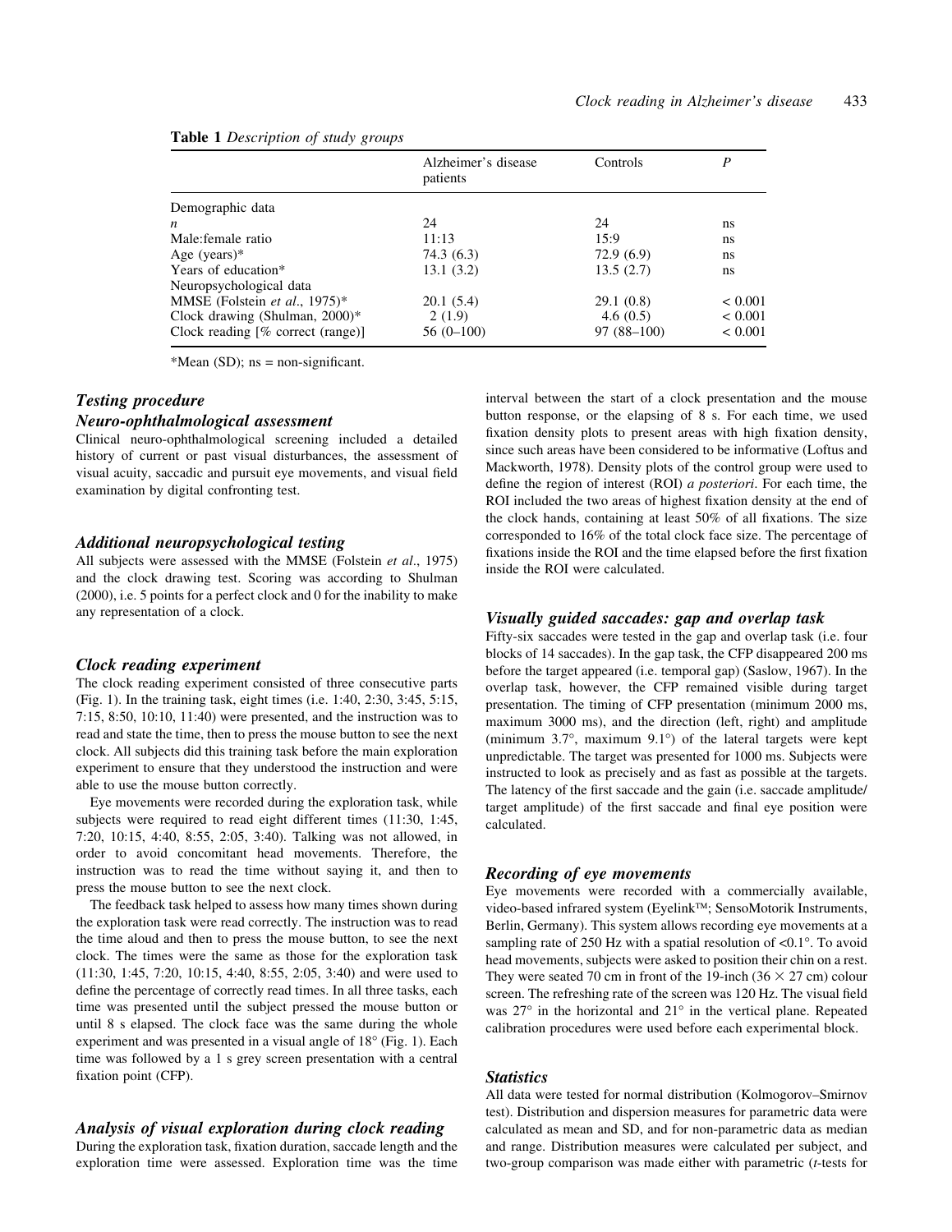## 434 U. P. Mosimann et al.

|                                           | Alzheimer's disease patients |             | Controls |             |             |
|-------------------------------------------|------------------------------|-------------|----------|-------------|-------------|
|                                           | Median                       | Range       | Median   | Range       |             |
| Fixation duration (ms)                    | 250                          | 204–326     | 220      | 188-356     | 0.043       |
| Saccade length $(°)$                      | 3.4                          | $1.8 - 4.9$ | 4.4      | $2.7 - 7.0$ | 0.001       |
| Fixations inside ROI $(\%)$               | 59                           | $23 - 86$   | 72       | 48–92       | 0.026       |
| Time until first fixation inside ROI (ms) | 520                          | 340-1727    | 357      | 269-569     | ${}< 0.001$ |

Table 2 Analysis of visual exploration during clock reading



Fig. 2 An example of fixation density plots of  $(A)$  the control group and  $(B)$  the Alzheimer's disease group. The highest fixation density in the control group was found at the end of the clock hands.

dependent or independent samples) or non-parametric tests (Mann-Whitney and Wilcoxon rank tests). A  $P$ -value of  $< 0.05$  was considered statistically significant, and all reported  $P$ -values were two-tailed. Bivariate Spearman rank correlations were used to correlate exploration data and neuropsychological data.

## **Results**

Demographic and neuropsychological data of Alzheimer's disease patients and controls are summarized in Table 1. No group differences were found for gender, age or years of education. As expected, the groups were significantly different in the MMSE and clock drawing and reading tasks.

Clinical neuro-opthalmological examination did not reveal any major abnormalities in patients or controls, and mean visual acuity did not differ between the groups (Alzheimer's disease:  $0.6 \pm 0.1$ ; controls:  $0.5 \pm 0.2$ ; t-test: not significant).

## Visual exploration during clock reading

Exploration data are summarized in Table 2.

Median fixation duration was longer (Mann–Whitney test:  $P = 0.043$ ) and saccade length was shorter (Mann-Whitney test:  $P = 0.001$ ) in the Alzheimer's disease group than in controls. In the control group, fixation density plots revealed two areas of highest fixation density at the end of the clock hands. Figure 2 shows a representative example of fixation density plots for the control and Alzheimer's disease group.

In Alzheimer's disease patients, the time until the first fixation was inside the ROI was longer (Mann–Whitney test:  $P < 0.001$ ) and the percentage of fixations inside the ROI was lower (Mann-Whitney test:  $P = 0.026$ ) compared with controls. Furthermore, the percentage of correctly read clocks correlated negatively with the time until the first fixation was inside the ROI (Spearman rank correlation:  $r = -0.56$ ,  $P =$ 0.005), and correlated positively with the percentage of fixations inside the ROI (Spearman rank correlation:  $r = 0.45$ ,  $P = 0.028$ ). Such correlations were not found for the MMSE and other exploration data. Exploration time was longer in the Alzheimer's disease group (median  $5.8$  s; range:  $2.4-7.9$  s) compared with the control group (median 2.0 s; range: 0.8-6.8 s) (Mann–Whitney test:  $P < 0.001$ ).

## Visually guided saccades: gap and overlap task

In Alzheimer's disease patients latency and gain of the first saccade and final eye position in the gap and overlap task was not significantly different from controls. These results are summarized in Table 3. As expected, the gap latency was shorter than the overlap saccade latency in Alzheimer's disease patients (Wilcoxon rank test:  $P < 0.001$ ) and controls (Wilcoxon rank test:  $P < 0.001$ ).

Thirteen of the 24 Alzheimer's disease patients were treated with ChE-I (galantamine 1, donepezil 7, rivastigmine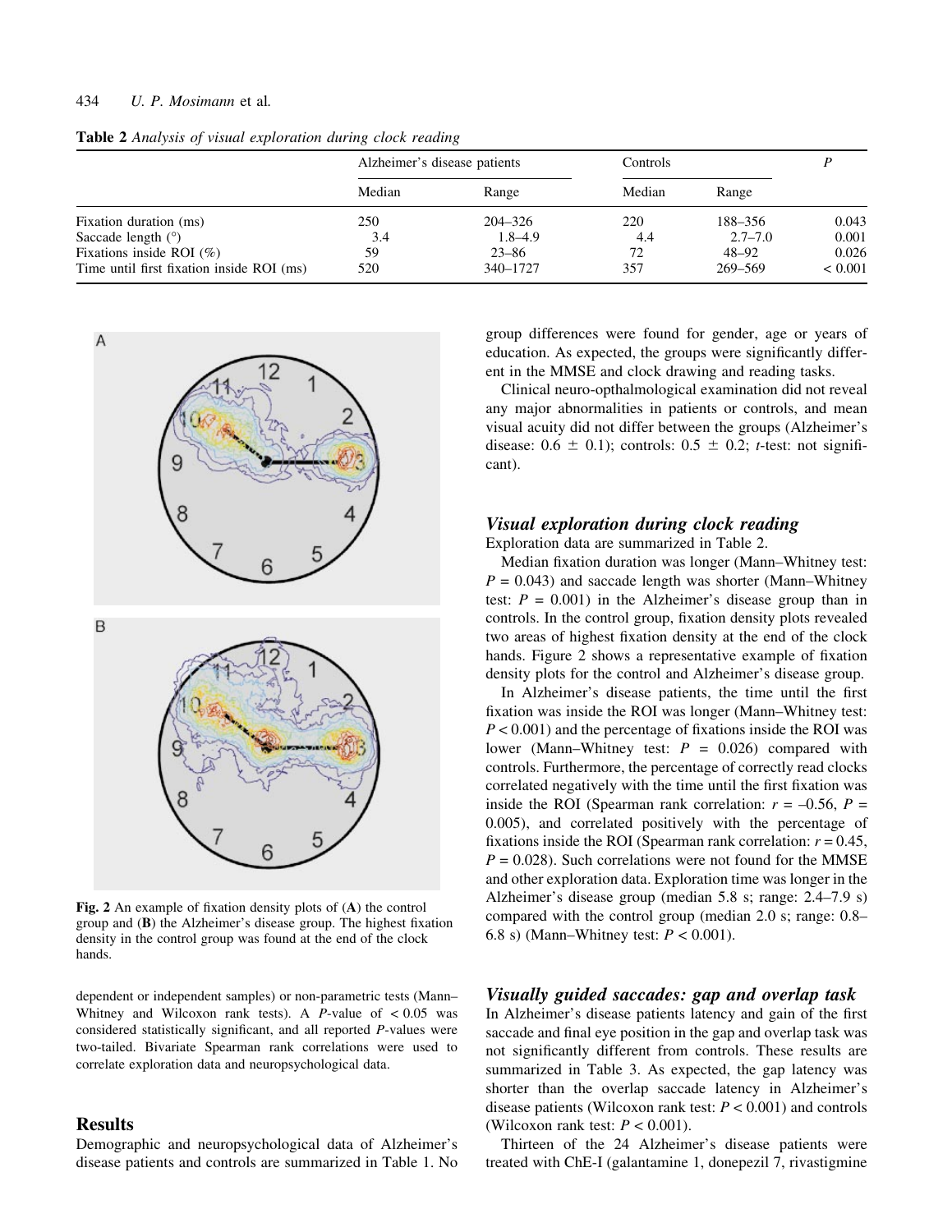|                          | Alzheimer's disease patients |               | Controls |               | P           |
|--------------------------|------------------------------|---------------|----------|---------------|-------------|
|                          | Median                       | Range         | Median   | Range         |             |
| Gap task                 |                              |               |          |               |             |
| Latency (ms)             | 165                          | 136–318       | 159      | $92 - 237$    | $0.23$ (ns) |
| Gain: first saccade      | 0.86                         | $0.60 - 1.01$ | 0.9      | $0.73 - 0.99$ | $0.15$ (ns) |
| Gain: final eye position | 0.97                         | $0.87 - 1.11$ | 0.99     | $0.92 - 1.09$ | $0.85$ (ns) |
| Overlap task             |                              |               |          |               |             |
| Latency (ms)             | 293                          | 189–518       | 258      | 153-367       | $0.14$ (ns) |
| Gain: first saccade      | 0.90                         | $0.56 - 1.05$ | 0.94     | $0.72 - 1.01$ | $0.33$ (ns) |
| Gain: final eye position | 0.99                         | $0.90 - 1.07$ | 0.99     | $0.94 - 1.04$ | $0.67$ (ns) |

Table 3 Saccade latency and accuracy of visually guided saccades

 $ns = not significant; gain = saccade amplitude/target amplitude.$ 

5) for an average duration of 20.1 months (SD 13 months). No differences were found between patients with, and those without, ChE-I for all eye movement variables (i.e. saccade latency, accuracy, fixation duration and saccade length) and neuropsychological test scores (i.e. MMSE, clock reading and drawing).

## **Discussion**

The present study assessed visual exploration in healthy controls and Alzheimer's disease patients during clock reading and revealed the following. (i) Visual exploration of controls was non-random and areas of high fixation density at the end of the clock hands defined ROI. (ii) In Alzheimer's disease patients the exploration was less focused on the ROI. in controls, the percentage of fixation inside the ROI was lower and the time until the first fixation was inside the ROI was longer. These changes did not correlate with the global cognitive impairment, but correlated significantly with the impaired ability to read the clock. (iii) During exploration, Alzheimer's disease patients showed shorter saccade amplitudes and longer fixations than controls, but the two groups were not different in latency and accuracy of visually guided saccades.

To our knowledge, this is the first study showing how healthy controls explore clock faces during time reading. Fixations are focused on areas at the end of each clock hand, and such areas are explored during the very early course of exploration. This observation suggests a specific exploration strategy for efficient clock reading in healthy subjects, and is in agreement with previous studies which suggested that visual exploration may be task specific (Buswell, 1935; Mackworth and Morandi, 1967; Yarbus, 1967; Antes, 1974; Loftus and Mackworth, 1978). The importance of a specific exploration strategy for successful task performance has been shown in other over-learned, 'automatic' activities of daily living (Land and Furneaux, 1997; Land et al., 1999). Recently, Hodgson et al. (2000) revealed the importance of a selective strategy for successful performance in a neuropsychological task. They found that subjects who

made errors spend more time looking at irrelevant items. This also seems to be the case for clock reading: patients with impaired clock reading presented a reduced strategy for gazing at relevant items of the clock face compared with controls. Moreover, the two studies using the Tower of London task (Hodgson et al., 2000, 2002) suggested that exploration of healthy controls and patients with Parkinson's disease was more influenced by problem-solving strategies than the salience of the presented objects.

In healthy subjects, parieto-frontal networks are activated when imagining a visual image (Spivey and Geng, 2001; Mellet et al., 2002), and in particular during imagination of clocks (Trojano et al., 2000). Neuropathological (Morrison et al., 1986; Lewis et al., 1987) and neuroimaging studies reported pronounced parietal dysfunction in Alzheimer's disease patients (Meltzer et al., 1996; Bartenstein et al., 1997; Jagust et al., 1997; Pietrini et al., 2000), which makes Alzheimer's disease patients prone to impaired internal representation and reduced `top down' control of the exploration strategy (Fujimori et al., 1997, 2000; Tetewsky and Duffy, 1999; Rizzo et al., 2000a). In agreement with previous studies (Daffner et al., 1992; Ogrocki et al., 2000), the changes in explorative strategy found in Alzheimer's disease patients did not correlate with global cognitive impairment, but were related to the ability or inability to read the clock: in our patients a significant correlation was found between clock reading capacity and the time until the first saccade was inside the ROI, and the percentage of fixation inside the ROI.

The occipito-temporal network is important for central vision and the generation of small saccades, and the occipitoparietal network for spatial global vision and the generation of long saccades (Ungerleider and Haxby, 1994; Bullier et al., 1996). An imbalance between the two networks with a more pronounced occipito-parietal dysfunction, and a relatively spared occipito-temporal function, may lead to predominantly shorter saccade amplitudes and longer fixations during exploration. This hypothesis is supported by a recent fMRI study, which found a reduced parietal activation and increased temporal activation during visuospatial processing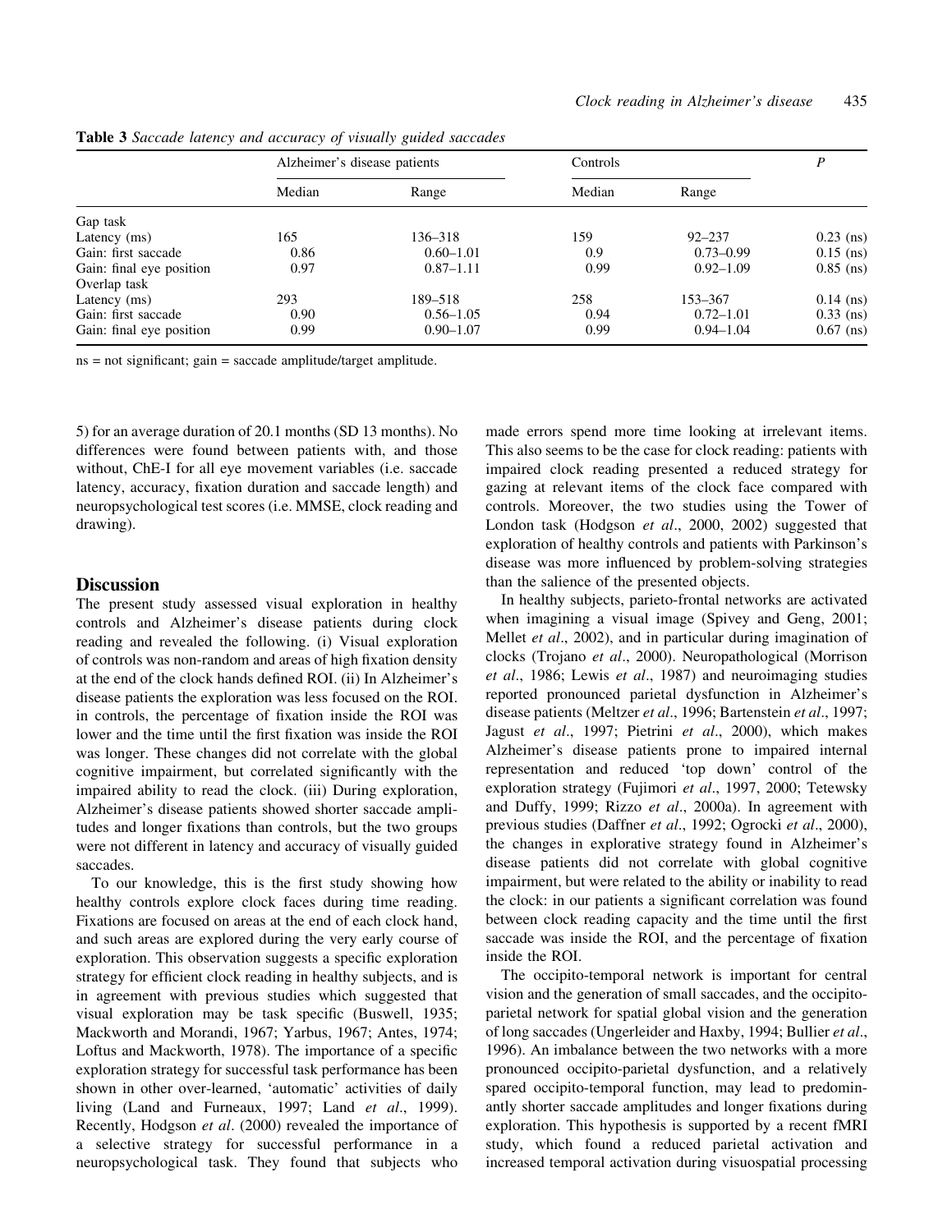in Alzheimer's disease patients (Prvulovic et al., 2002). Longer fixations are in agreement with impaired parietal function due to impaired disengagement of fixation, as reported in previous studies (Daffner et al., 1992; Moser et al., 1995; Lueck et al., 2000; Rösler et al., 2000). Smaller saccades may also be the consequence of a reduced visual area from which information can be acquired within one fixation, i.e. reduced functional field of view (Ball  $et$   $al$ ., 1988; Rizzo et al., 2000a, b), or impaired shifting between focal and global vision (Filoteo et al., 1992; Parasuraman et al., 2000; Slavin et al., 2002).

Eye movements of Alzheimer's disease patients taking ChE-I were not different from Alzheimer's disease patients not on such medication, and therefore exploration changes revealed in Alzheimer's disease patients are unlikely to be related to the presence or absence of medication. Impaired motor output of the saccadic eye movement system is another unlikely explanation for longer fixation and smaller saccade amplitudes during exploration, since saccade latency and gain of visually guided saccades were normal in our Alzheimer's disease patients. This dissociation of normal saccade latency in a visually guided saccade task and prolonged fixation during exploration can be due to the fact, that visually guided saccades are mainly driven 'bottom up' by the visual stimulus, whereas the exploration of a clock face needs more 'top down' control for target selection and fixation disengagement. This notion is well in line with the finding that response selection and shifting between spatial locations are particularly vulnerable in Alzheimer's disease, whereas cue-driven shifting of attention is only minimally affected (Rizzo et al., 2000b).

In conclusion, the Alzheimer's disease group showed a distinct pattern of exploration changes during clock reading, which can be related to a parietal dysfunction in terms of an imbalance between the dorsal and ventral visual pathways, with degraded occipito-parietal and relatively preserved occipito-temporal visual pathway. The changes were not related to global cognitive impairments, but rather to impaired clock reading. Our results confirm the importance of eye movements in daily relevant tasks, and when previous results are taken into consideration (Land and Furneaux, 1997; Land et al., 1999; Hodgson et al., 2002) there is increasing evidence that eye movement behaviour is explicitly related to specific action in daily life, even for overlearned and 'automatic' tasks. Furthermore, there is a close relationship between successful performance and eye movement behaviour. We may speculate that the combination of impaired spatial orientation (i.e. changes of fixation distribution), and loss of exploration strategy, shorter saccade amplitudes and longer fixation duration, may put Alzheimer's disease patients at a disadvantage for many daily tasks associated with visual exploration demand. The present study also showed that the quantitative assessment of visual exploration behaviour is well tolerated by and feasible for Alzheimer's disease patients.

## Acknowledgements

We wish to thank the patients, caregivers and control subjects who made this work possible. We thank S. Guyer and Dr K. Aebi for their assistance in recruiting patients and controls. The study was supported by a grant from the Swiss Foundation for Clinical Research in Neurodegenerative Disorders (`Fondazione per lo studio delle malattie neurodegenerative delle persone adulte e dell' anziano', Lugano, Switzerland).

#### References

- Abel LA, Unverzagt F, Yee RD. Effects of stimulus predictability and interstimulus gap on saccades in Alzheimer's disease. Dement Geriatr Cogn Disord 2002; 13: 235-43.
- American Psychiatric Association. Diagnostic and statistical manual of mental disorders: DSM-IV. 4th ed. Washington (DC): American Psychiatric Association; 1994.
- Antes JR. The time course of picture viewing. J Exp Psychol 1974; 103: 62– 70.
- Ball KK, Beard BL, Roenker DL, Miller RL, Griggs DS. Age and visual search: expanding the useful field of view. J Opt Soc Am A 1988; 5: 2210±9.
- Bartenstein P, Minoshima S, Hirsch C, Buch K, Willoch F, Mosch D, et al. Quantitative assessment of cerebral blood flow in patients with Alzheimer's disease by SPECT. J Nucl Med 1997; 38: 1095-101.
- Braak H, Braak E. Staging of Alzheimer-related cortical destruction. Int Psychogeriatr 1997; 9 Suppl 1: 257-61.
- Bullier J, Schall JD, Morel A. Functional streams in occipito-frontal connections in the monkey. Behav Brain Res 1996; 76: 89-97.
- Buswell GT. How people look at pictures. A study of the psychology of perception in art. Chicago: University of Chicago Press; 1935.
- Bylsma FW, Rasmusson DX, Rebok GW, Keyl PM, Tune L, Brandt J. Changes in visual fixation and saccadic eye movements in Alzheimer's disease. Int J Psychophysiol 1995; 19: 33-40.
- Corbetta M, Akbudak E, Conturo TE, Snyder AZ, Ollinger JM, Drury HA, et al. A common network of functional areas for attention and eye movements. Neuron 1998; 21: 761-73.
- Corbetta M, Kincade JM, Ollinger JM, McAvoy MP, Shulman GL. Voluntary orienting is dissociated from target detection in human posterior parietal cortex. Nat Neurosci 2000; 3: 292-7.
- Cronin-Golomb A, Corkin S, Rizzo JF, Cohen J, Growdon JH, Banks KS. Visual dysfunction in Alzheimer's disease: relation to normal aging. Ann Neurol 1991; 29: 41-52.
- Daffner KR, Scinto LF, Weintraub S, Guinessey JE, Mesulam MM. Diminished curiosity in patients with probable Alzheimer's disease as measured by exploratory eye movements. Neurology 1992; 42: 320-8.
- Daffner KR, Mesulam MM, Cohen LG, Scinto LF. Mechanisms underlying diminished novelty-seeking behavior in patients with probable Alzheimer's disease. Neuropsychiatry Neuropsychol Behav Neurol  $1999: 12: 58–66.$
- Filoteo JV, Delis DC, Massman PJ, Demadura T, Butters N, Salmon DP. Directed and divided attention in Alzheimer's disease: impairment in shifting of attention to global and local stimuli. J Clin Exp Neuropsychol 1992; 14: 871-83.
- Fletcher WA, Sharpe JA. Saccadic eye movement dysfunction in Alzheimer's disease. Ann Neurol 1986; 20: 464-71.
- Folstein MF, Folstein SE, McHugh PR. `Mini-mental state'. A practical method for grading the cognitive state of patients for the clinician. J Psychiatr Res 1975; 12: 189-98.
- Fujimori M, Imamura T, Yamashita H, Hirono N, Mori E. The disturbances of object vision and spatial vision in Alzheimer's disease. Dement Geriatr Cogn Disord 1997; 8: 228-31.
- Fujimori M, Imamura T, Hirono N, Ishii K, Sasaki M, Mori E. Disturbances of spatial vision and object vision correlate differently with regional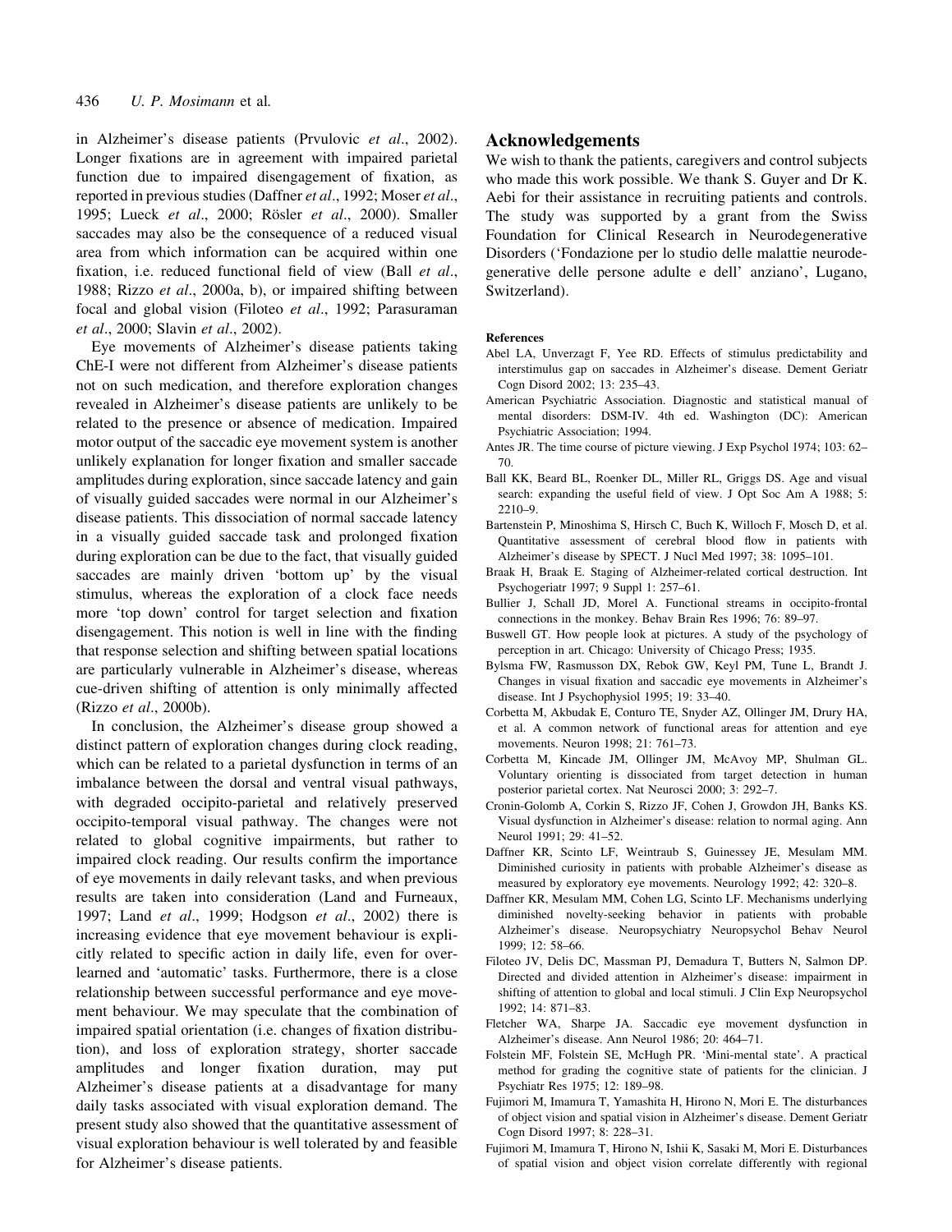cerebral glucose metabolism in Alzheimer's disease. Neuropsychologia 2000; 38: 1356-61.

- Gilchrist ID, Harvey M. Refixation frequency and memory mechanisms in visual search. Curr Biol 2000; 10: 1209-12.
- Grady CL, Furey ML, Pietrini P, Horwitz B, Rapoport SI. Altered brain functional connectivity and impaired short-term memory in Alzheimer's disease. Brain 2001; 124: 739-56.
- Hachinski VC, Iliff LD, Zilhka E, Du Boulay GH, McAllister VL, Marshall J, et al. Cerebral blood flow in dementia. Arch Neurol 1975; 32: 632-7.
- Haxby JV, Grady CL, Horwitz B, Ungerleider LG, Mishkin M, Carson RE, et al. Dissociation of object and spatial visual processing pathways in human extrastriate cortex. Proc Natl Acad Sci USA 1991; 88: 1621-5.
- Henderson JM, Hollingworth A. High-level scene perception. [Review]. Annu Rev Psychol 1999; 50: 243-71.
- Hodgson TL, Bajwa A, Owen AM, Kennard C. The strategic control of gaze direction in the Tower-of-London task. J Cogn Neurosci 2000; 12: 894-907.
- Hodgson TL, Tiesman B, Owen AM, Kennard C. Abnormal gaze strategies during problem solving in Parkinson's disease. Neuropsychologia 2002;  $40:411-22.$
- Hof PR, Bouras C. Object recognition deficit in Alzheimer's disease: possible disconnection of the occipito-temporal component of the visual system. Neurosci Lett 1991; 122: 53-6.
- Hotson JR, Steinke GW. Vertical and horizontal saccades in aging and dementia - failure to inhibit anticipatory saccades. Neuro-ophthalmology 1988; 8: 267-73.
- Jagust WJ, Eberling JL, Reed BR, Mathis CA, Budinger TF. Clinical studies of cerebral blood flow in Alzheimer's disease. Ann NY Acad Sci 1997; 826: 254-62.
- Knierim JJ, Van Essen DC. Visual cortex: cartography, connectivity, and concurrent processing. Curr Opin Neurobiol 1992; 2: 150-5.
- Kowler E, Anderson E, Dosher B, Blaser E. The role of attention in the programming of saccades. Vision Res 1995; 35: 1897-916.
- Land MF, Furneaux S. The knowledge base of the oculomotor system. [Review]. Philos Trans R Soc Lond B Biol Sci 1997; 352: 1231-9.
- Land MF, Mennie N, Rusted J. The roles of vision and eye movements in the control of activities of daily living. Perception 1999; 28: 1311-28.
- Leichnetz GR, Goldberg ME. Higher centers concerned with eye movement and visual attention: cerebral cortex and thalamus. Rev Oculomot Res 1988; 2: 365±429.
- Lewis DA, Campbell MJ, Terry RD, Morrison JH. Laminar and regional distributions of neurofibrillary tangles and neuritic plaques in Alzheimer's disease: a quantitative study of visual and auditory cortices. J Neurosci 1987: 7: 1799-808.
- Loftus GR, Mackworth NH. Cognitive determinants of fixation location during picture viewing. J Exp Psychol Hum Percept Perform 1978; 4: 565±72.
- Lueck KL, Mendez MF, Perryman KM. Eye movement abnormalities during reading in patients with Alzheimer's disease. Neuropsychiatry Neuropsychol Behav Neurol 2000; 13: 77-82.
- Mackworth NH, Morandi AJ. The gaze selects informative details within pictures. Percept Psychophys 1967; 2: 547-52.
- McKhann G, Drachman D, Folstein M, Katzman R, Price D, Stadlan EM. Clinical diagnosis of Alzheimer's disease: report of the NINCDS-ADRDA Work Group under the auspices of Department of Health and Human Services Task Force on Alzheimer's Disease. Neurology 1984; 34: 939-44.
- Mellet E, Bricogne S, Crivello F, Mazoyer B, Denis M, Tzourio-Mazoyer N. Neural basis of mental scanning of a topographic representation built from a text. Cereb Cortex 2002; 12: 1322-30.
- Meltzer CC, Zubieta JK, Brandt J, Tune LE, Mayberg HS, Frost JJ. Regional hypometabolism in Alzheimer's disease as measured by positron emission tomography after correction for effects of partial volume averaging. Neurology 1996; 47: 454-61.
- Mendez MF, Mendez MA, Martin R, Smyth KA, Whitehouse PJ. Complex visual disturbances in Alzheimer's disease. Neurology 1990; 40: 439-43. Morrison JH, Rogers J, Scherr S, Lewis DA, Campbell MJ, Bloom FE, et al.

The laminar and regional distribution of neocortical somatostatin and neuritic plaques: implications for Alzheimer's disease as a global neocortical disconnection syndrome. In: Scheibel AB, Wechsler AF, editors. The biological substrates of Alzheimer's disease. Orlando: Academic Press; 1986. p. 115-31.

- Moser A, Kömpf D, Olschinka J. Eye movement dysfunction in dementia of the Alzheimer type. Dementia 1995; 6:  $264-8$ .
- Newell KL, Hyman BT, Growdon JH, Hedley-Whyte ET. Application of the National Institute on Aging (NIA) - Reagan Institute criteria for neuropathological diagnosis of Alzheimer disease. J Neuropathol Exp Neurolol 1999; 58: 1147-55.
- Noton D, Stark L. Scanpaths in eye movements during pattern perception. Science 1971; 171: 308-11.
- Ogrocki PK, Hills AC, Strauss ME. Visual exploration of facial emotion by healthy older adults and patients with Alzheimer's disease. Neuropsychiatry Neuropsychol Behav Neurol 2000; 13: 271-8.
- Parasuraman R, Greenwood PM, Haxby JV, Grady CL. Visuospatial attention in dementia of the Alzheimer type. Brain 1992; 115: 711-33.
- Parasuraman R, Greenwood PM, Alexander GE. Selective impairment of spatial attention during visual search in Alzheimer's disease. Neuroreport  $1995: 6: 1861-4$
- Parasuraman R, Greenwood PM, Alexander GE. Alzheimer disease constricts the dynamic range of spatial attention in visual search. Neuropsychologia 2000; 38: 1126-35.
- Perry RJ, Hodges JR. Attention and executive deficits in Alzheimer's disease. A critical review. [Review]. Brain 1999; 122: 383-404.
- Perry RJ, Zeki S. The neurology of saccades and covert shifts in spatial attention: an event-related fMRI study. Brain 2000; 123: 2273-88.
- Pierrot-Deseilligny CH, Ploner CJ, Muri RM, Gaymard B, Rivaud-Pechoux S. Effects of cortical lesions on saccadic eye movements in humans. Ann NY Acad Sci 2002; 956: 216-29.
- Pietrini P, Alexander GE, Furey ML, Hampel H, Guazzelli M. The neurometabolic landscape of cognitive decline: in vivo studies with positron emission tomography in Alzheimer's disease. Int J Psychophysiol 2000; 37: 87±98.
- Pirozzolo FJ, Hansch EC. Oculomotor reaction time in dementia reflects degree of cerebral dysfunction. Science 1981; 214: 349-51.
- Prvulovic D, Hubl D, Sack AT, Melillo L, Maurer K, Frölich L, et al. Functional imaging of visuospatial processing in Alzheimer's disease. Neuroimage 2002; 17: 1403-14.
- Rayner K, Pollatsek A. Eye movements and scene perception. Can J Psychol 1992; 46: 342-76.
- Rizzo M, Anderson SW, Dawson J, Nawrot M. Vision and cognition in Alzheimer's disease. Neuropsychologia 2000a; 38: 1157-69.
- Rizzo M, Anderson SW, Dawson J, Myers R, Ball K. Visual attention impairments in Alzheimer's disease. Neurology 2000b; 54: 1954-9.
- Rösler A, Mapstone ME, Hays AK, Mesulam MM, Rademaker A, Gitelman DR, et al. Alterations of visual search strategy in Alzheimer's disease and aging. Neuropsychology 2000; 14: 398-408.
- Saslow MG. Effects of components of displacement-step stimuli upon latency for saccadic eye movement. J Opt Soc Am 1967; 57: 1024-9,
- Schewe HJ, Uebelhack R, Vohs K. Abnormality in saccadic eye movement in dementia. Eur Psychiatry 1999; 14: 52-3.
- Scinto LF, Daffner KR, Castro L, Weintraub S, Vavrik M, Mesulam MM. Impairment of spatially directed attention in patients with probable Alzheimer's disease as measured by eye movements. Arch Neurol 1994;  $51:682-8.$
- Shulman KI. Clock-drawing: is it the ideal cognitive screening test? Int J Geriatr Psychiatry 2000; 15: 548-61.
- Slavin MJ, Mattingley JB, Brandshaw JL, Storey E. Local-global processing in Alzheimer's disease: an examination of interference, inhibition and priming. Neuropsychologia 2002; 40: 1173-86.
- Spivey MJ, Geng JJ. Oculomotor mechanisms activated by imagery and memory: eye movements to absent objects. Psychol Res 2001; 65: 235– 41.
- Tetewsky SJ, Duffy CJ. Visual loss and getting lost in Alzheimer's disease. Neurology 1999; 52: 958-65.